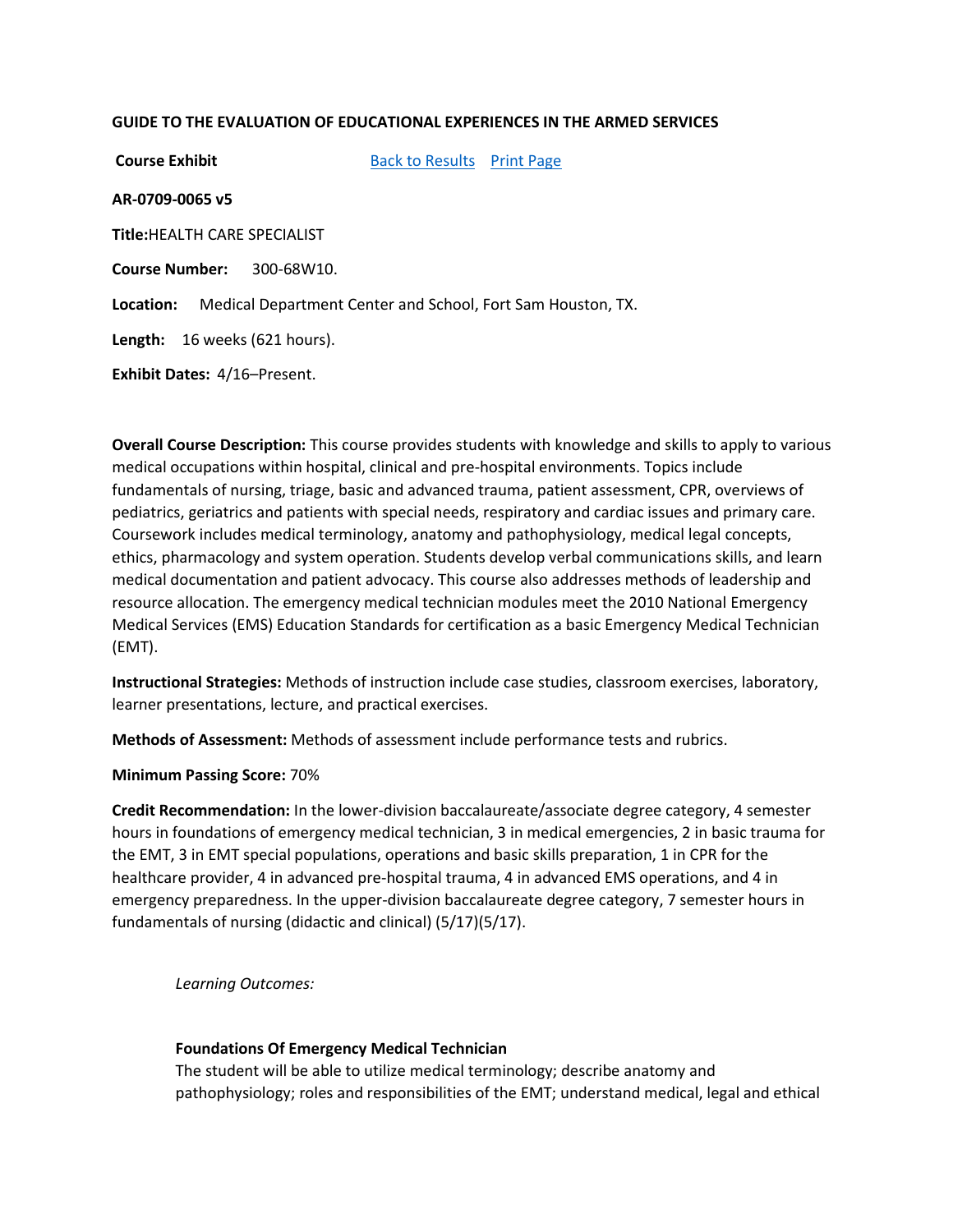issues related to EMT; utilize effective verbal communication; describe life span development; perform general pharmacology; perform primary and secondary patient assessment; recognize medical emergencies; and advocate to the well-being of the EMT.

### **Medical Emergencies**

The student will be able to understand general pharmacology principles; maintain complicated airways; recognize diabetics and patients with altered mental status; identify poisoning and overdose emergencies; assess patients with abdominal emergencies; advocate for the behavioral and psychological emergencies; identify hematologic and renal emergencies; and recognize allergic reactions.

# **Basic Trauma For The EMT**

The student will be able to assess bleeding and shock emergencies; recognize soft tissue trauma; differentiate between the chest and abdominal trauma; recognize musculoskeletal trauma; assess head, neck and spine trauma; identify multi-system trauma; recognize environmental emergencies; and meet Internal Trauma Life Support (ITLS) and Prehospital Trauma Life Support (PHTLS), Basic Life Support (BLS) learning outcomes.

# **EMT Special Populations, Operations And Basic Skills Preparation**

The student will be able to respond appropriately to emergencies in the areas of Ob-Gyn, pediatric and geriatric care; advocate for the patient with special challenges; perform operations including radio report transmission, HAZMAT, mass-casualty incident command and vehicle extrication; and perform basic EMT skills.

# **CPR For The Healthcare Provider**

The student will be able to assess the cardiac arrest patient; perform cardiopulmonary resuscitation to meet 2015 AHA standards; and recognize a stroke patient.

# **Advanced Pre-Hospital Trauma**

The student will be able to make an advanced assessment of multi-system trauma; package and transport critically ill patients; intervene with advanced bleeding control methods; perform advanced trauma airway management; perform surgical airway clearance; perform chest decompressions; recognize decompensation shock; perform complex vascular access; assess trends and traumatic brain injuries; administer care for ocular injuries; administer care to the advanced burn patient; and stabilize musculoskeletal injuries.

### **Advanced EMS Operations**

The student will be able to perform advanced trauma skills in a clinical environment; perform mass casualty triage; participate in critical incidence stress debriefings; recognize personnel at risk for suicide; refine advanced medical skills; prepare for environmental threats; and defend the EMS code of ethics.

### **Emergency Preparedness**

The student will be able to perform decontamination for chemical exposure; recognize